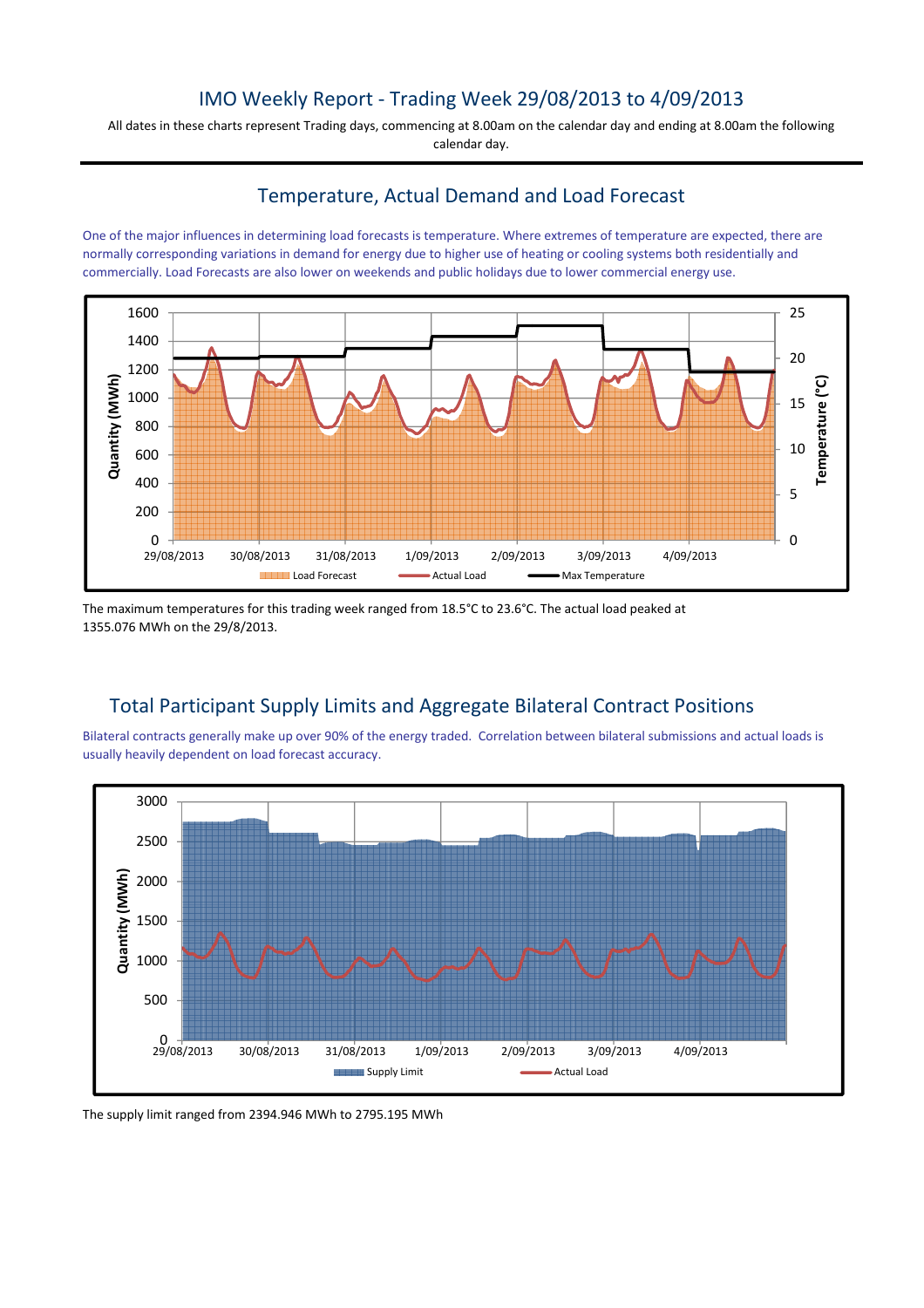## Net Balancing Market Trades

Bilateral contracts and STEM trading are generally based on the forecast energy requirements of Participants. When the forecast requirements are higher or lower than the actual requirements for a day, this Market energy must be bought and sold in the balancing mechanism. This graph shows the estimated net balancing trades.



The majority of the balancing activity this week occurred within Balancing Demand. The maximum balancing demand for the week reached 153.651 MWh on the 3/9/2013. The maximum balancing supply for the week reached -150.292 MWh on the 30/8/2012.

# Total Traded Energy

This chart represents a comparison between the total net energy that is traded in Bilateral Contracts, the STEM and the balancing mechanism. Balancing Supply represents cases in which the total contract position is greater than the demand and customers must supply energy back to balancing. Balancing Demand represents cases in which the total contract position is less than the demand and customers must purchase energy from balancing.



Total balancing supply equalled -4828.978 MWh whereas total balancing demand equalled 18435.722 MWh. The Total STEM Traded quantity was 39416.658 MWh, with the STEM Clearing Quantity ranging between 8.1 MWh and 242.119 MWh.